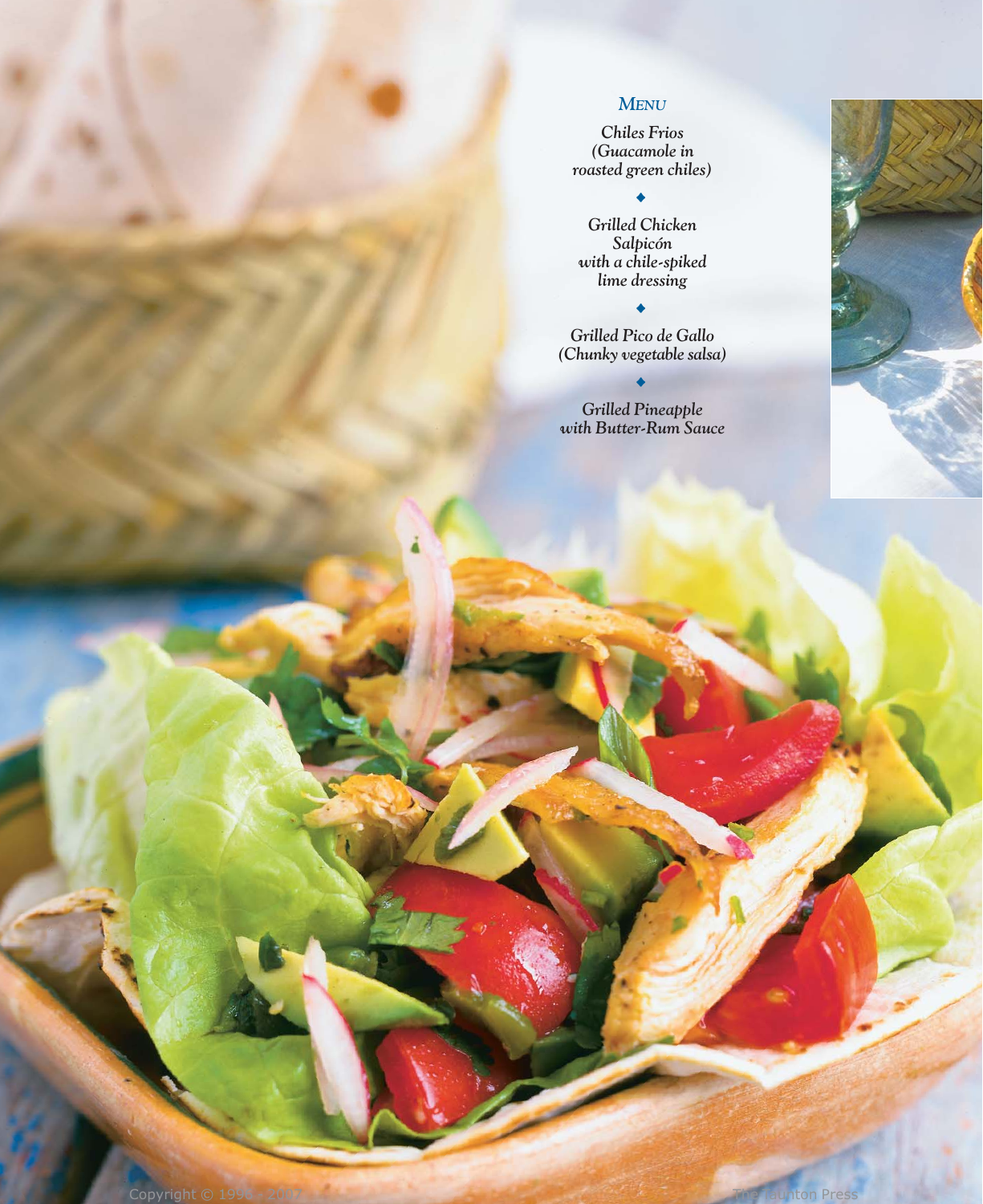

# A Tex-Mex Menu from the Grill

The vibrant dishes of "border cuisine" are alive with chiles, fresh vegetables, and lots of smoke from the grill

**BY W. PARK KERR**

*gets shredded and seasoned with a chilespiked lime dressing (left) for Grilled Chicken Salpicón, the main dish of this Tex-Mex menu. Spirited Grilled Pico de Gallo (above), an unsurpassable salsa, accompanies the smoky chicken. Guacamole cools the tongue. Stuffed into roasted mild green chiles to make Chiles Frios (right), it can be eaten with a fork like a side dish. Even dessert comes off the grill. For Grilled Pineapple with Butter-Rum Sauce (bottom right), hot, juicy, tangy pineapple slices are paired with a buttery sauce and vanilla ice cream.*





live in El Paso, which, for those of you who are geographically challenged, is on the border of Mexico, and I mean *on* the border: stroll ten minutes from downtown, cross a little pedestrian bridge, and suddenly you're in another country.

Sharing the border with Mexico has led to lots of cross-cultural traditions down here, especially when it comes to food. Border cuisine is a special type of food that you'll only find in west Texas, southern New Mexico, and Arizona. It's not Santa Fe food, nor is it the Tex-Mex of restaurant chains with lots of gloppy cheese and mushy beans. Our food is *cocina del pobres*—cuisine of the poor which, in my opinion, is one of the richest, most exciting cuisines you could be lucky enough to eat.

#### **OPEN-AIR MARKETS INSPIRE THE MENU**

My inspiration for cooking border cuisine comes from the open-air markets in Juárez, the city across the border from El Paso. I go over early on Saturday mornings to take my pick of the fresh fruit, chiles, vegetables, and herbs overflowing from the stalls that line the narrow, winding streets. The market buzzes, not just with the pitches from the vendors, but with the technicolored displays of limes, melons, papayas, chiles, cilantro, and cactus pads, and the smoky-sizzly smells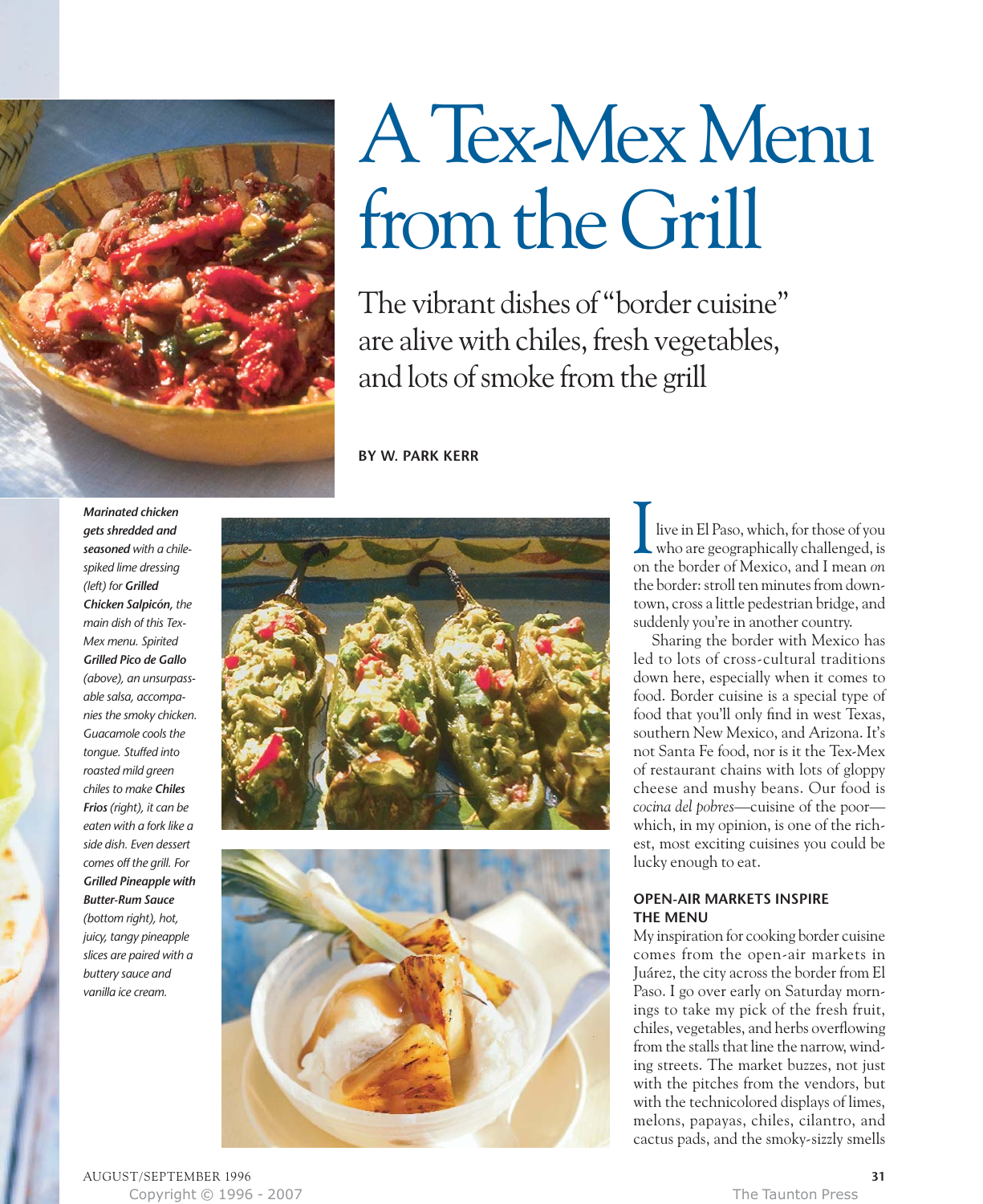of the street food that's cooked and served on the spot.

**I think the stall owners are the real culinary geniuses of our region.** They take that-morning fresh ingredients, apply very few techniques (a chop here, a peel there), and then add a kiss of smoke and char from their portable mesquitefired braziers to make delicious stuff: salsas, burritos, fresh salads—the kind of dishes that I immediately go home and try to recreate on my backyard grill. This kind of casual, outdoor food is, of course, great for entertaining, since in El Paso, we throw our guests out in the back yard the minute they arrive.

#### **WHAT'S IN THE BORDER PANTRY?**

As I said, border cuisine is simple but vivacious. The mainstay is lots of fresh produce. A border cuisine "starter kit" would include:

• red, ripe tomatoes, Haas avocados, onions, garlic, bunches of cilantro, juicy little Mexican limes;

• lots of different chiles: dried red chiles, fresh green chiles, chipotles (dried, smoked red jalapeños), fiery *chiles de arbol,* mellow, fleshy poblanos;

• stacks of fresh flour and corn tortillas and pots of pinto beans—*not* black beans (except in trendy restaurants);

• a great abundance of fresh Mexican fruits, for desserts and drinks.

While there are typical ingredients in border cuisine, the cooking itself is improvisational. Whatever is freshest and most appealing the morning I go

shopping is what I make for dinner. I do have some consistent tactics, however:

**Two chiles are better than one. And three are even better.** If you're not familiar with chiles, you may think they just add "heat," but in truth, chiles also offer a broad range of flavors, from grassy to smoky to fruity.

The heat level of chiles varies, too. Anaheims (or long green chiles) are quite mild, while *chiles de arbol* and skinny

My cooking isn't about tongue-scorching heat. I want the chiles to hold hands with the other flavors in a dish.

serranos do add some BTUs. But my cooking isn't about tongue-scorching, intense heat. I want the chiles to be a condiment and to peacefully hold hands with the other flavors in a dish. I often grill or roast them to transform the sharp naïveté of a raw chile into a more complex and balanced flavor.

I also find that a good way to cook with chiles is to incorporate more than one type. Because they each have a distinct flavor, you can get a real symphony of rounded chile flavor when you use two or more varieties in one dish.

**A trio of bright accents: cilantro, garlic, and lime.** The vibrancy that's typical of border cuisine comes in part from what I call "accent ingredients"—garlic, lime juice (fresh-squeezed only; Realime need not apply at my house), occasionally tequila, and lots and lots of fresh cilantro. While growing up in El Paso, I didn't know there was life without cilantro. Back when chefs in other parts of the country still thought cilantro was a zodiac sign, we were eating it in breakfast, lunch, and dinner dishes.

#### **THE GRILL IS THE PLACE TO BE AT SUMMER PARTIES**

For this menu, I've picked a few favorite dishes for entertaining, my goal as a host always being to spend the least time in the kitchen and the most time with my guests, actually eating my own food.

**The main dish is smoky chicken in a tangy vinaigrette.** My grilled chicken *salpicón* is a variation on a traditional border dish of shredded boiled beef brisket dressed in a tangy sauce. For the grilled chicken version, you get to do most of your cooking outdoors on the grill. I believe that God meant for people to own gas grills, but charcoal grills are allowed, too. I like a really big smoke finish on my meat and poultry, so I grill the chicken with the lid closed, preferably over some mesquite or hickory soaked in cheap bourbon. I pour a little marinade onto the grill, too, just to increase the smokiness.

**A chunky salsa that works like a side dish.** I serve the chicken with a great



*Border food is unimaginable without ripe tomatoes and fresh onions.* 



*A cook at one of the market stalls demonstrates her technique for making tortillas from scratch.*



*Sacks of beans, ground chiles, and dried shrimp* **(camarón)** *are plentiful in the markets of Juárez.*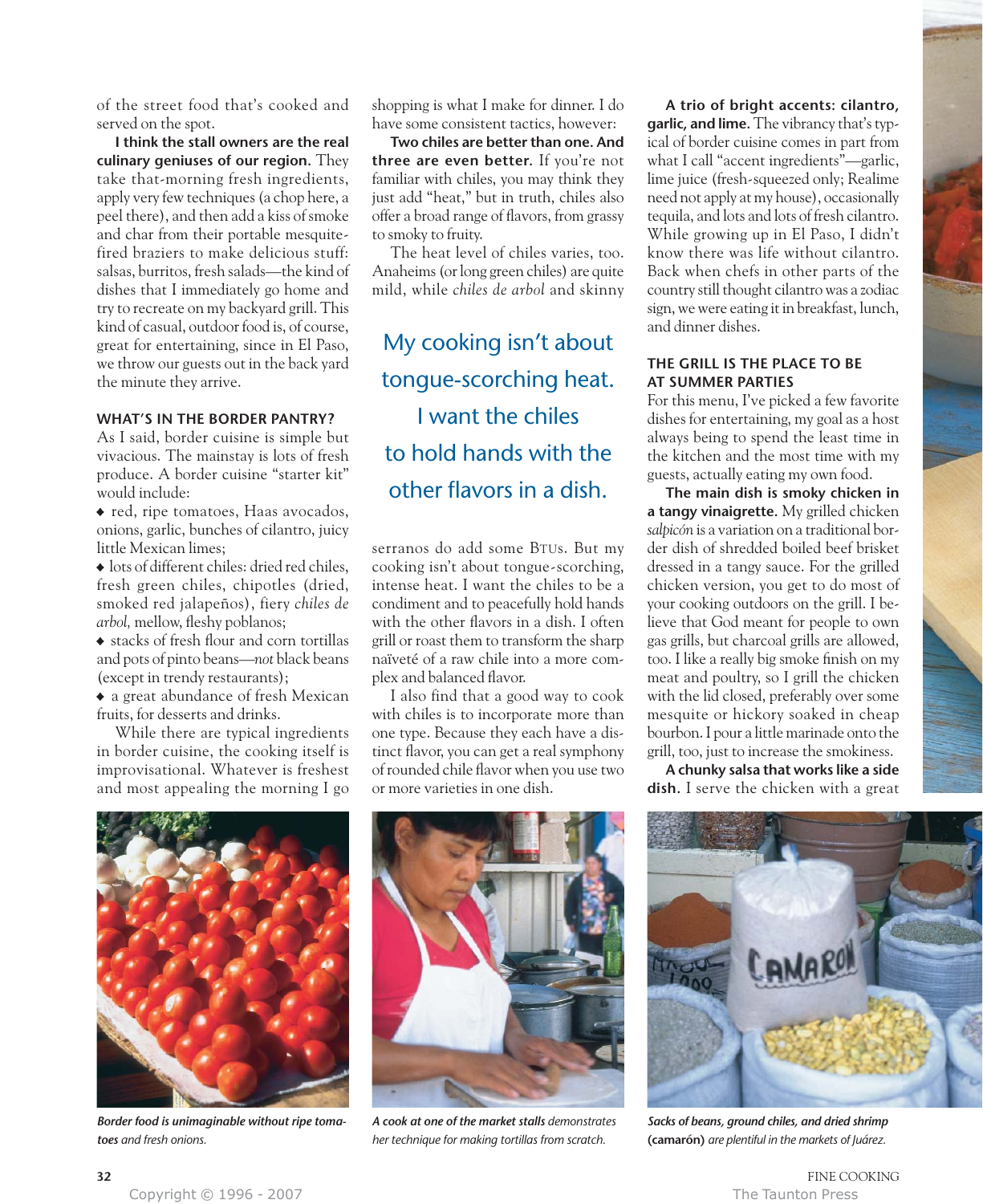*Make it chunky. Grilled to a smoky smoothness, the vegetables in this salsa are best cut into big pieces.* 

# **Chile peppers: staples of the border pantry**

*Jalapeños are hot but manageable. They may be green or red.*

*Pinkie-size serranos are hot but with a grassy character.*

*Chipotles, very hot smoke-dried jalapeños, are easiest to find canned in adobo sauce.*

*Dried chiles de arbol have a vibrant, hot, and sharp flavor.*

*Large Anaheim chiles are great to stuff and have a mild to medium heat.* 

iver.

Copyright © 1996 - 2007 **The Taunton Press** 

*Plump poblanos are mellow and fleshy; they're wonderful roasted.*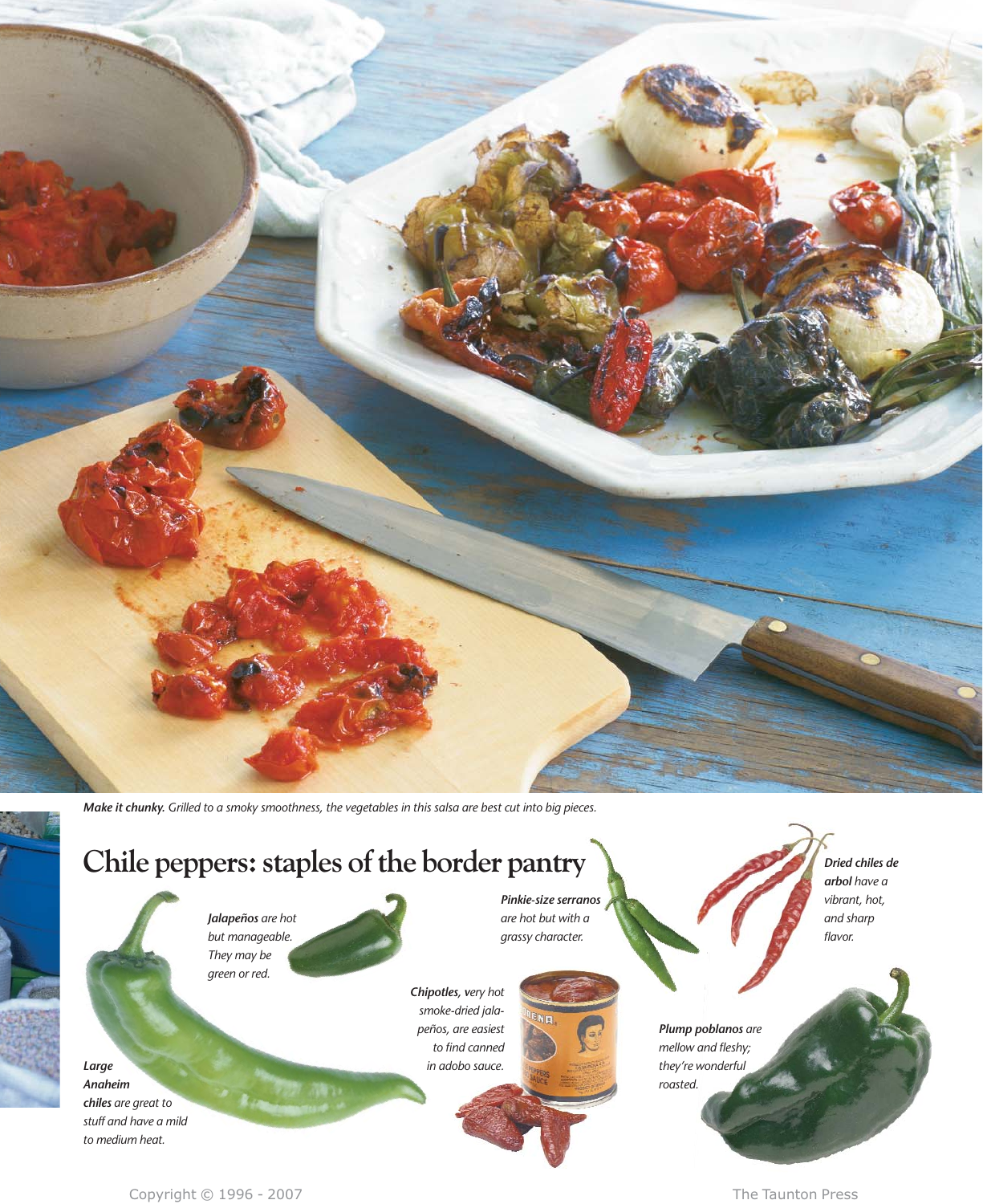grilled vegetable salsa that's so chunky it resembles a ratatouille. Salsas are key in border cuisine, and there are a million versions, but most are based on tomatoes, which provide a wet, saucy component. Grilling the ingredients caramelizes the sugars in the vegetables and gives them a delicious smoky-sweet flavor.

**Guacamole soothes the burn.** Guacamole is a suave, cool foil to all the spice and smokiness in the other dishes. For this menu, I suggest stuffing the guacamole into roasted long green chiles. People can eat it with a fork like a side dish, or scoop it onto other things.

**The fruit dessert isn't local.** My dessert—grilled pineapple with butter-rum sauce—can also be cooked entirely on the grill (except for the ice cream). I must admit that the recipe has nothing to do with border cuisine. When I was a kid, my parents went to New Orleans and ate bananas Foster; we've been enjoying variations ever since. So the dish is really a 1960s suburban El Paso thing.

#### **Chiles Frios**

*(Guacamole in long green chiles)* To fix the chiles up to a day ahead, oil and grill them, and then store them in a zip-top bag, but don't peel the chiles until you're ready to use them. *Yields 4 cups; serves eight.* 

*8 Anaheim or long green chiles, the longest and fleshiest possible, with a secure stem Olive oil* 

- *4 ripe Haas avocados*
- *4 Roma tomatoes, halved, seeded, and chopped coarse*
- *1 small onion, chopped fine*
- *2 cloves garlic, minced*

*3 scallions (white and green parts), chopped fine 3⁄4 cup chopped fresh cilantro Juice of 2 limes (about 3 Tbs.) 1 small jalapeño, seeded and chopped fine*

*Salt and freshly ground black pepper*

**Grill and peel the chiles.** Heat the grill or the broiler. Lightly brush the chiles with oil, grill on high heat until very blackened and blistered, turning frequently, about 15 min. Seal the blackened chiles in a paper bag, a heavy plastic bag, or foil, and leave them to steam for at least 10 min. Right below the crown, start peeling away the skin, taking care not to rip off the stem.

With a paring knife, make a vertical slit from the top of each chile to about  $\frac{1}{2}$  inch from the tail and remove the seeds. Be sure to leave the ribs in, or the flesh will come with them. (These ribs aren't that hot.) Set aside.

**Make the guacamole.** Peel and pit the avocados and put the flesh in a large bowl. Add the tomatoes, onion, garlic, scallions, cilantro, lime juice, and jalapeño, and mash with a fork until blended but still fairly chunky. Season to taste with salt and pepper.

Spoon the guacamole into the chiles. Serve chilled or at cool room temperature.

#### **Grilled Chicken Salpicón**

Serve this dish with a stack of warm, fresh flour or corn tortillas (see Notes, p. 16). *Serves eight.*

*8 boneless, skinless chicken breast halves, pounded slightly to flatten*

**FOR THE MARINADE:** *Juice of 2 limes (about 3 Tbs.) 1⁄3 cup olive oil 1⁄4 cup tequila 1⁄4 cup orange marmalade 3 large cloves garlic, minced 1 canned chipotle chile, puréed (optional) Salt to taste* **FOR THE DRESSING:** *1⁄2 cup fresh lime juice 1⁄2 cup olive oil 1 jalapeño, seeded and minced fine 1 serrano, seeded and minced fine 1 fresh poblano, roasted, peeled, and chopped Salt and freshly ground black pepper to taste*

**FOR THE GARNISH:** *1 large ripe tomato, cut in 1⁄2-inch chunks*

- *2 large ripe Haas avocados, cut in 1⁄2-inch chunks, tossed in lime juice*
- *1⁄2 cup lightly packed chopped cilantro leaves 1 small bunch chopped scallions (green parts only)*
- *1 small red onion, chopped*
- *Handful of radishes, rinsed and sliced*

In a nonreactive container, combine the chicken with the marinade ingredients. Swish to combine. Marinate about 2 hours at room temperature or 4 hours in the refrigerator.



*Heat the butter-rum sauce on the grill as you cook the pineapple and the only reason you'll have to go into the kitchen is to fetch another bottle of tequila.* 

#### *Roasting enhances the flavor of chiles and makes them easy to peel. Once roasted, put the chiles in a paper bag to steam for about 10 minutes and their skins will slip right off.*